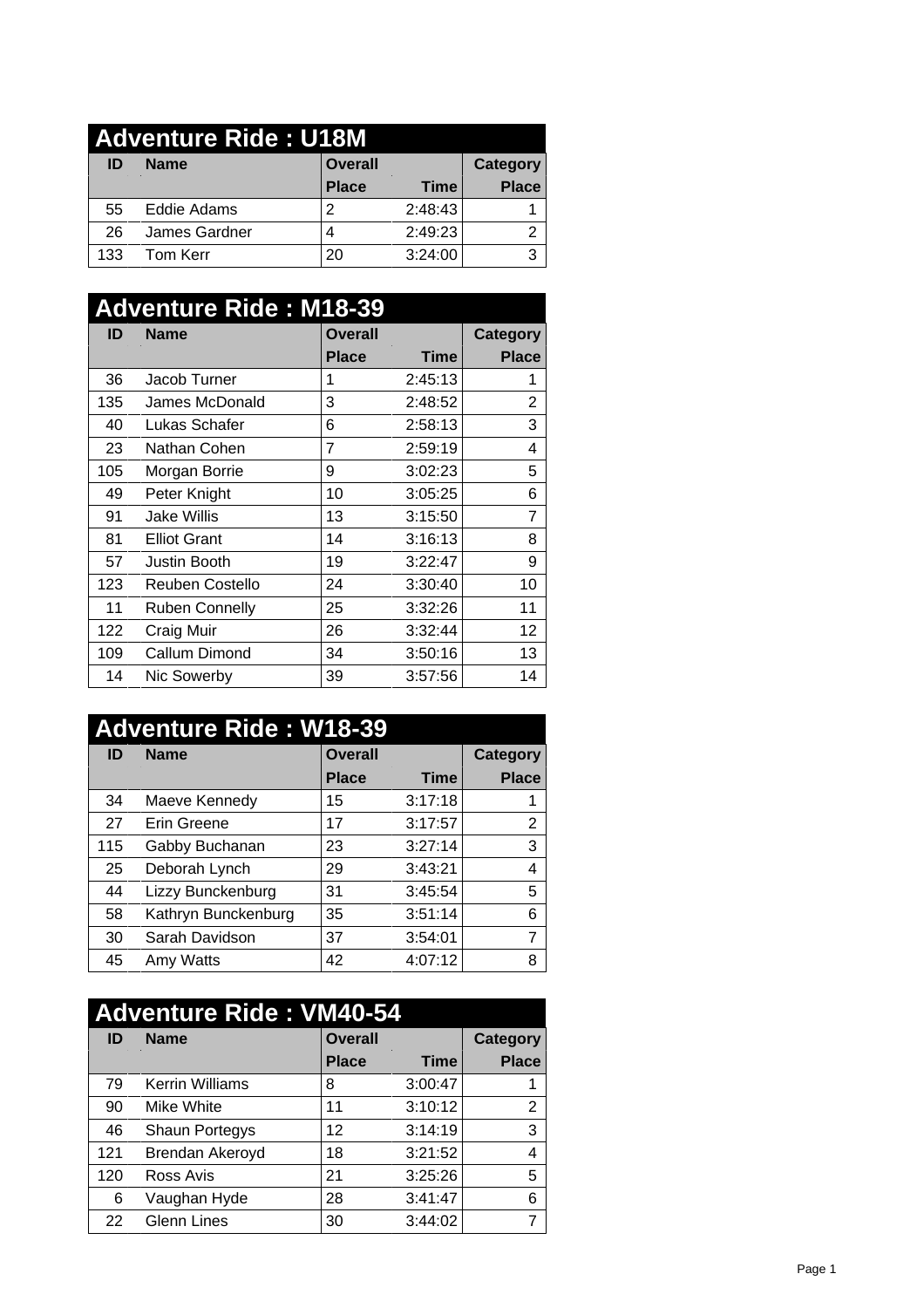## **Adventure Ride : VM40-54 ID Name Overall Category**<br> **Place Time Place Place Time Place** 7 Craig Coote 32 3:48:29 8 112 Dean Dean 33 3:49:36 9 16 Andy McDonald 38 3:54:48 10

| <b>Adventure Ride: VW40-54</b> |                |                |             |              |  |
|--------------------------------|----------------|----------------|-------------|--------------|--|
| ID                             | <b>Name</b>    | <b>Overall</b> |             | Category     |  |
|                                |                | <b>Place</b>   | <b>Time</b> | <b>Place</b> |  |
| 111                            | Sarah Morton   | 27             | 3:41:31     |              |  |
| 38                             | Rachel Schmack | 40             | 4:04:15     | າ            |  |
| 114                            | Becky Nixon    | 43             | 4:11:17     | 3            |  |

| <b>Adventure Ride: MM55-99</b> |                      |                |             |              |  |
|--------------------------------|----------------------|----------------|-------------|--------------|--|
| ID                             | <b>Name</b>          | <b>Overall</b> |             |              |  |
|                                |                      | <b>Place</b>   | <b>Time</b> | <b>Place</b> |  |
| 24                             | Greg Thompson        | 16             | 3:17:52     |              |  |
| 124                            | Sebastiano Broadhead | 22             | 3:26:49     | 2            |  |
| $\overline{2}$                 | <b>Phil Chittock</b> | 36             | 3:52:58     | 3            |  |
| 56                             | Nigel Voice          | 41             | 4:04:16     | 4            |  |
| 96                             | Geoff McDonald       | 44             | 4:21:40     | 5            |  |
| 47                             | <b>Robert Bruin</b>  | 45             | 4:23:53     | 6            |  |

| Adventure Ride: E BIKE Male |                |                |         |              |  |
|-----------------------------|----------------|----------------|---------|--------------|--|
| ID                          | <b>Name</b>    | <b>Overall</b> |         | Category     |  |
|                             |                | <b>Place</b>   | Time    | <b>Place</b> |  |
| 54                          | Trevor Thomson | b              | 2:51:09 |              |  |
| 108                         | Nigel Wilson   | 46             | 4:27:20 | っ            |  |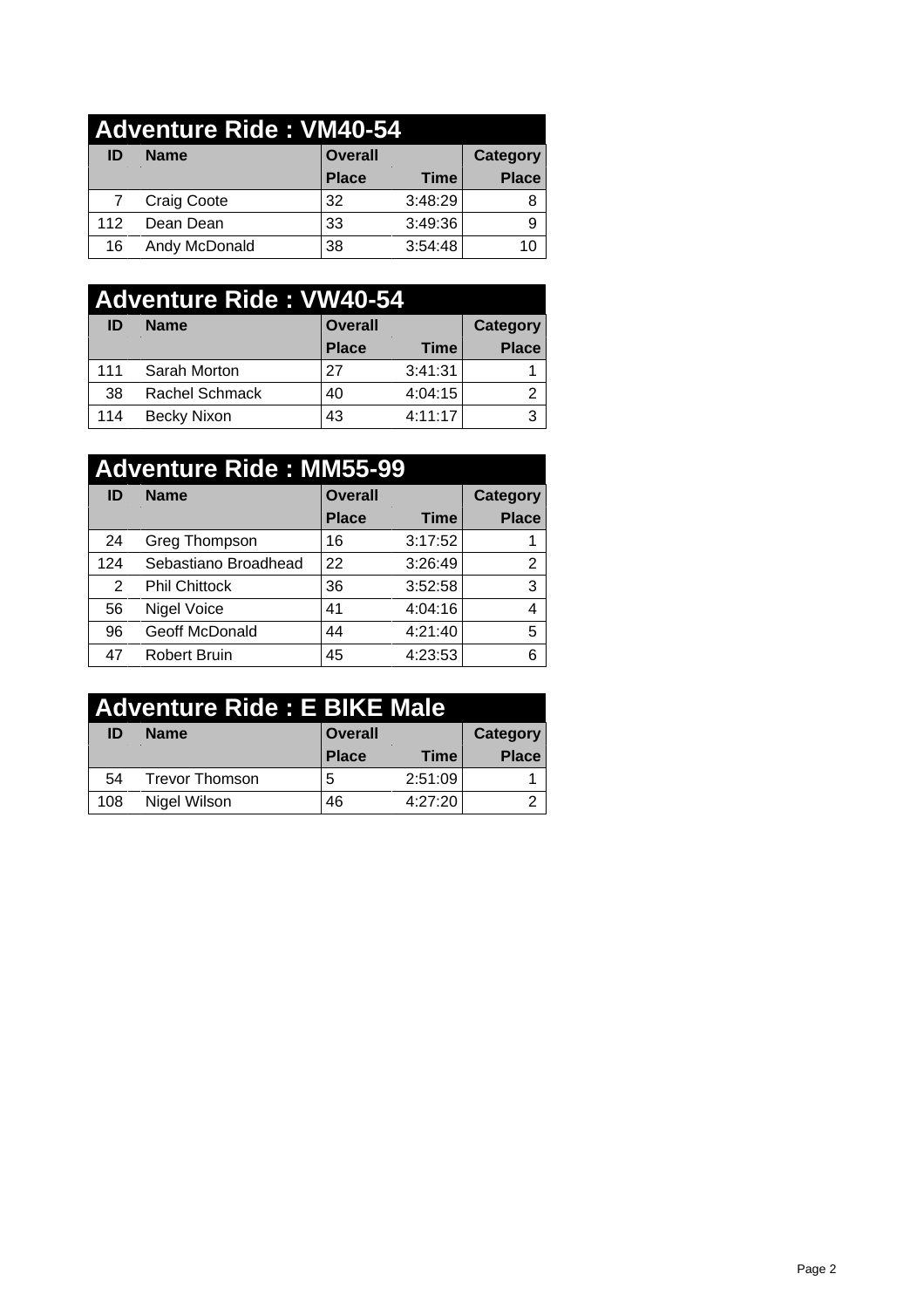| <b>Classic Ride: U18M</b> |                           |                |             |                |
|---------------------------|---------------------------|----------------|-------------|----------------|
| ID                        | <b>Name</b>               | <b>Overall</b> |             | Category       |
|                           |                           | <b>Place</b>   | <b>Time</b> | <b>Place</b>   |
| 17                        | Marshall Erwood           | 3              | 1:27:27     |                |
| 103                       | Oliver King               | 4              | 1:28:18     | $\overline{2}$ |
| 76                        | <b>Christopher Nevill</b> | 5              | 1:30:22     | 3              |
| 137                       | Liam O'Rourke             | 10             | 1:36:18     | 4              |
| 216                       | Liam Ramsey               | 14             | 1:40:04     | 5              |
| 18                        | <b>Ben Guthrie</b>        | 38             | 1:56:15     | 6              |
| 165                       | Alex Bishop               | 41             | 1:57:42     | $\overline{7}$ |
| 67                        | Andre Free                | 45             | 2:00:16     | 8              |
| 74                        | Ben Wyatt                 | 61             | 2:11:30     | 9              |
| 154                       | Logan Andrews             | 63             | 2:16:07     | 10             |
| 187                       | <b>Hunter Ballard</b>     | 65             | 2:17:04     | 11             |
| 168                       | Saul Kitto                | $79=$          | 2:21:19     | 12             |
| 20                        | Cody Hawke                | 83             | 2:21:30     | 13             |
| 110                       | <b>Baxter Dimond</b>      | 86             | 2:25:48     | 14             |

|     | <b>Classic Ride: U18W</b> |                |             |              |
|-----|---------------------------|----------------|-------------|--------------|
| ID  | <b>Name</b>               | <b>Overall</b> |             | Category     |
|     |                           | Place          | <b>Time</b> | <b>Place</b> |
| 176 | Zara Mackley              | 22             | 1:43:49     |              |
| 175 | Siena Mackley             | 23             | 1:45:08     | ົ            |
| 189 | Maddie Ballard            | 42             | 1:57:45     | 3            |
| 166 | <b>Holly Bishop</b>       | 64             | 2:16:31     | 4            |
| 43  | Steffi Moss               | 68             | 2:17:57     | 5            |
| 148 | <b>Rhian Telfer</b>       | 89             | 2:27:40     | 6            |

| <b>Classic Ride: M18-39</b> |                       |                |         |                |  |  |  |
|-----------------------------|-----------------------|----------------|---------|----------------|--|--|--|
| ID                          | <b>Name</b>           | <b>Overall</b> |         |                |  |  |  |
|                             |                       | <b>Place</b>   | Time    | <b>Place</b>   |  |  |  |
| 222                         | Miles Gibson          | 1              | 1:23:32 |                |  |  |  |
| 223                         | Tom O'Neill           | 7              | 1:33:44 | $\overline{2}$ |  |  |  |
| 118                         | Hunter Thompson       | 8              | 1:35:20 | 3              |  |  |  |
| 33                          | Mark Williams         | 12             | 1:37:51 | 4              |  |  |  |
| 116                         | Karl Laurence         | $16=$          | 1:41:08 | 5              |  |  |  |
| 161                         | Alain Mudgway         | 18             | 1:41:18 | 6              |  |  |  |
| 208                         | <b>Flynn Sinclair</b> | 19             | 1:41:43 | 7              |  |  |  |
| 61                          | Nathan Thomson        | 32             | 1:53:24 | 8              |  |  |  |
| 37                          | <b>Fowke Frisby</b>   | 33             | 1:53:38 | 9              |  |  |  |
| 12                          | <b>Bryce McMillan</b> | 49             | 2:04:07 | 10             |  |  |  |
| 167                         | Peter Ramage          | 59             | 2:08:03 | 11             |  |  |  |
| 210                         | Jeremy Nelson         | 62             | 2:13:42 | 12             |  |  |  |
| 69                          | <b>Mark Calder</b>    | 84             | 2:22:34 | 13             |  |  |  |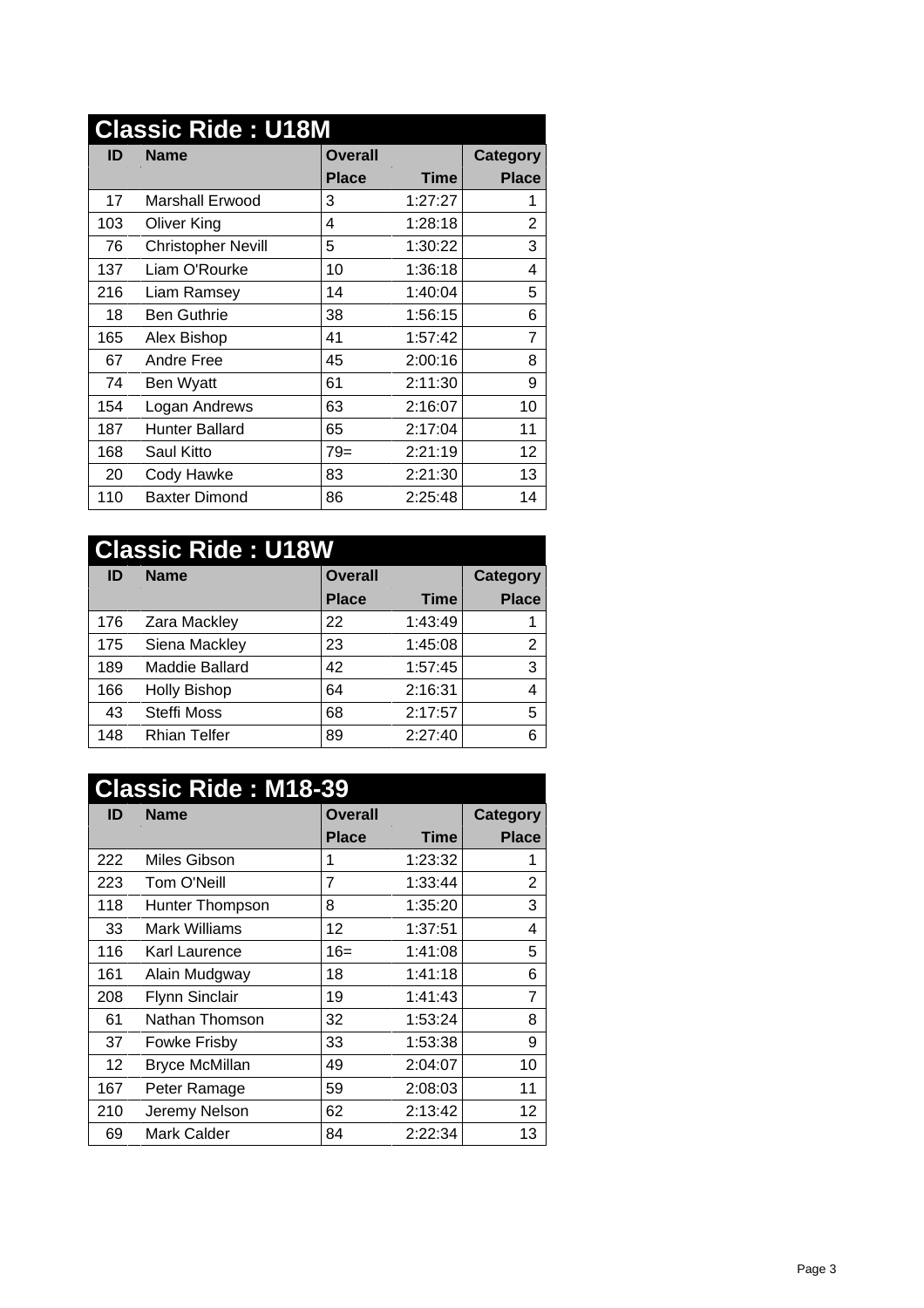## **Classic Ride : W18-39 ID Name Overall Category**

|     |                        | <b>Place</b> | <b>Time</b> | <b>Place</b> |
|-----|------------------------|--------------|-------------|--------------|
| 126 | Rebecca Clarke         | 21           | 1:41:59     |              |
| 224 | Emma Smith             | 30           | 1:52:38     |              |
| 39  | Sarah Beable           | 37           | 1:55:36     | 3            |
| 13  | Hannah Wilson          | 44           | 1:59:29     | 4            |
| 73  | <b>Caroline Raynes</b> | 47           | 2:03:10     | 5            |
| 209 | Jess Noone             | 54           | 2:05:59     | 6            |
| 125 | Jackie Cohen           | 57           | 2:07:08     |              |

## **Classic Ride : VM40-54 ID Name Overall Category Place Time Place** 95 Greg Henderson 6 1:30:55 1 19 Brett Watson 9 1:35:36 2 5 Chris Henderson 11 1:37:11 3 218 Dallas McLister 15 1:40:52 4 151 Simon Telfer 16= 1:41:08 5 145 Steve Keast 120 1:41:50 6 177 Richard Mackley 24 1:45:12 7 221 Hayden Johnston 25 1:47:15 8 51 Carswell Bain 26 1:47:23 9 70 Eric Retana 28 1:48:55 10 204 Michael Gallagher 29 1:48:59 11 215 Aaron Ramsey 40 1:57:31 12 212 Anthony Hogan 43 1:58:52 13 71 Graeme King 50 2:05:13 14 163 Jonathan Deblois | 51 | 2:05:16 | 15 156 Richard Hamilton 53 2:05:37 16 66 Graham Free 55 2:06:20 17 41 Anthony Leighs 58 2:07:59 18 60 Tony Chester 60 2:09:48 19 75 Matt Wyatt 66 2:17:20 20 72 Jordan Edwards 67 2:17:27 21 186 David Ballard 69 2:18:50 22 158 Taz Dawson 170 2:18:51 23 191 Nathan Cummings 72 2:19:08 24 196 Andy Murray 73 2:19:10 25 80 Jason Bodmin 74 2:19:43 26 82 Carl Geldermans 76 2:20:17 27 180 Jason Kitto 79= 2:21:19 28 160 Michael Dela Cruz | 81 | 2:21:20 | 29 21 Nathan Hawke 82 2:21:21 30 68 Romel Pascual 87 2:26:20 31 192 Regan Fahey 190 2:30:46 32 190 | Mark Breen | 91 | 2:30:47 33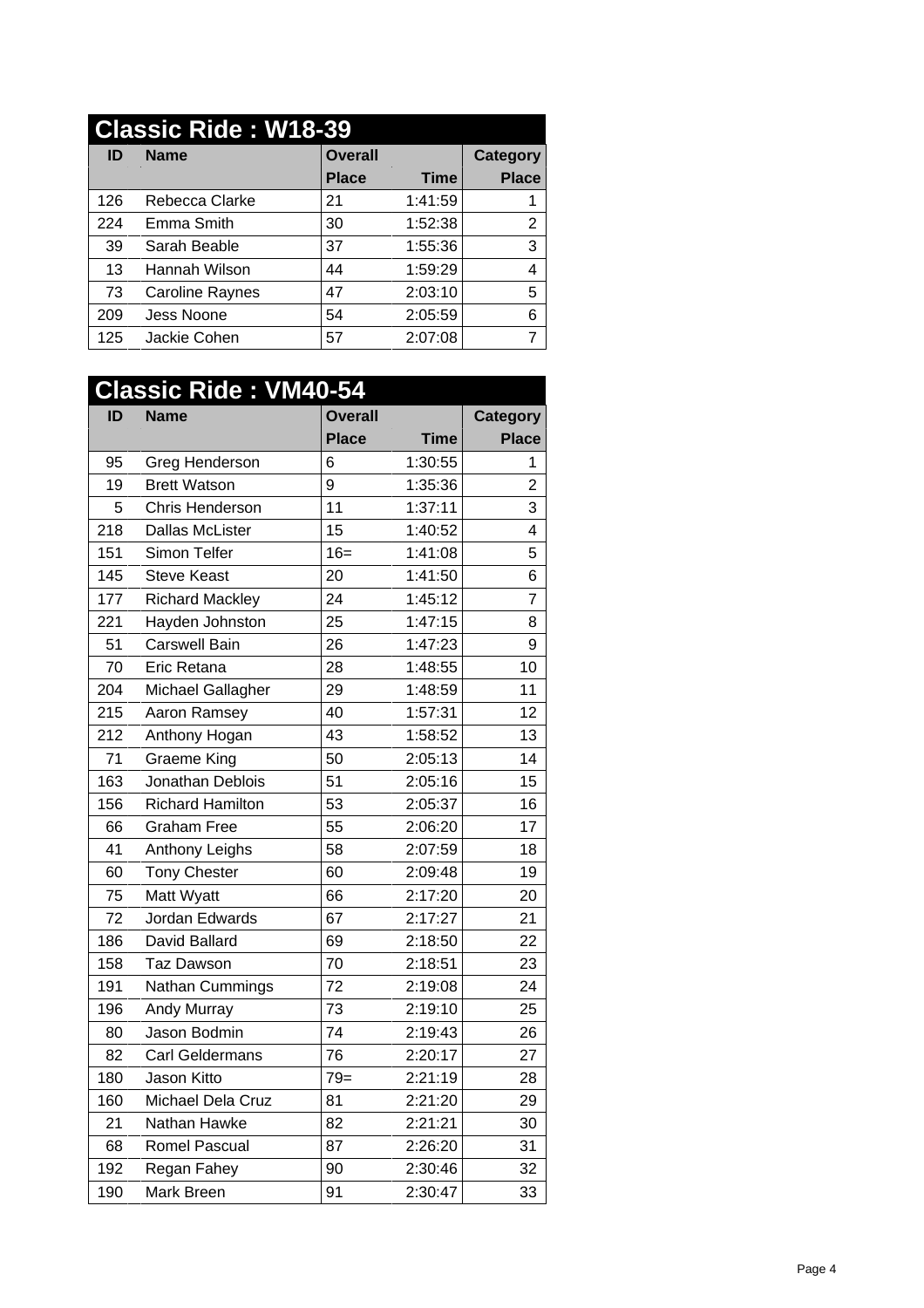## **Classic Ride : VW40-54**

| ID  | <b>Name</b>              | <b>Overall</b> |             | Category     |
|-----|--------------------------|----------------|-------------|--------------|
|     |                          | <b>Place</b>   | <b>Time</b> | <b>Place</b> |
| 3   | Teresa Noble             | 34             | 1:53:46     |              |
| 107 | Paula Hedges             | 46             | 2:00:35     | 2            |
| 157 | Sarah Hamilton           | 52             | 2:05:36     | 3            |
| 188 | Kate Lambie              | 71             | 2:18:55     | 4            |
| 78  | <b>Merrilee Williams</b> | 75             | 2:20:15     | 5            |
| 164 | Jade Bishop              | 77             | 2:20:50     | 6            |
| 106 | Natasha Morton           | 94             | 2:36:07     | 7            |
| 50  | Michelle Bain            | 95             | 2:38:28     | 8            |

|     | <b>Classic Ride: MM55-99</b> |                |             |                |
|-----|------------------------------|----------------|-------------|----------------|
| ID  | <b>Name</b>                  | <b>Overall</b> |             | Category       |
|     |                              | <b>Place</b>   | <b>Time</b> | <b>Place</b>   |
| 225 | Derek Smith                  | 27             | 1:48:46     |                |
| 162 | John Douglas                 | 35             | 1:53:59     | 2              |
| 185 | <b>Durk Holtes</b>           | 36             | 1:55:09     | 3              |
| 220 | Wayne Duffy                  | 48             | 2:03:35     | 4              |
| 59  | <b>Chris Patchett</b>        | 56             | 2:06:41     | 5              |
| 213 | <b>Ricky Shuttleworth</b>    | 78             | 2:21:08     | 6              |
| 226 | Alan McHattie                | 85             | 2:22:56     | $\overline{7}$ |
| 202 | Murray Jones                 | 88             | 2:26:24     | 8              |
| 207 | Godfrey Cray                 | 92             | 2:31:33     | 9              |
| 211 | Alwyn Harvey                 | 93             | 2:32:00     | 10             |

|    | Classic Ride: E Bike Male |              |         |              |
|----|---------------------------|--------------|---------|--------------|
| ID | <b>Name</b>               | Overall      |         | Category     |
|    |                           | <b>Place</b> | Time    | <b>Place</b> |
| 92 | Wayne Graves              |              | 1:26:01 |              |
| 53 | John McLaren              | 39           | 1:56:25 | ົ            |

|    | Classic Ride : E Bike Female |                |         |              |
|----|------------------------------|----------------|---------|--------------|
| ID | <b>Name</b>                  | <b>Overall</b> |         | Category     |
|    |                              | <b>Place</b>   | Time    | <b>Place</b> |
| 94 | Sarah Blake                  | 13             | 1:37:53 |              |
| 52 | Kate McLaren                 | -31            | 1:52:41 | ◠            |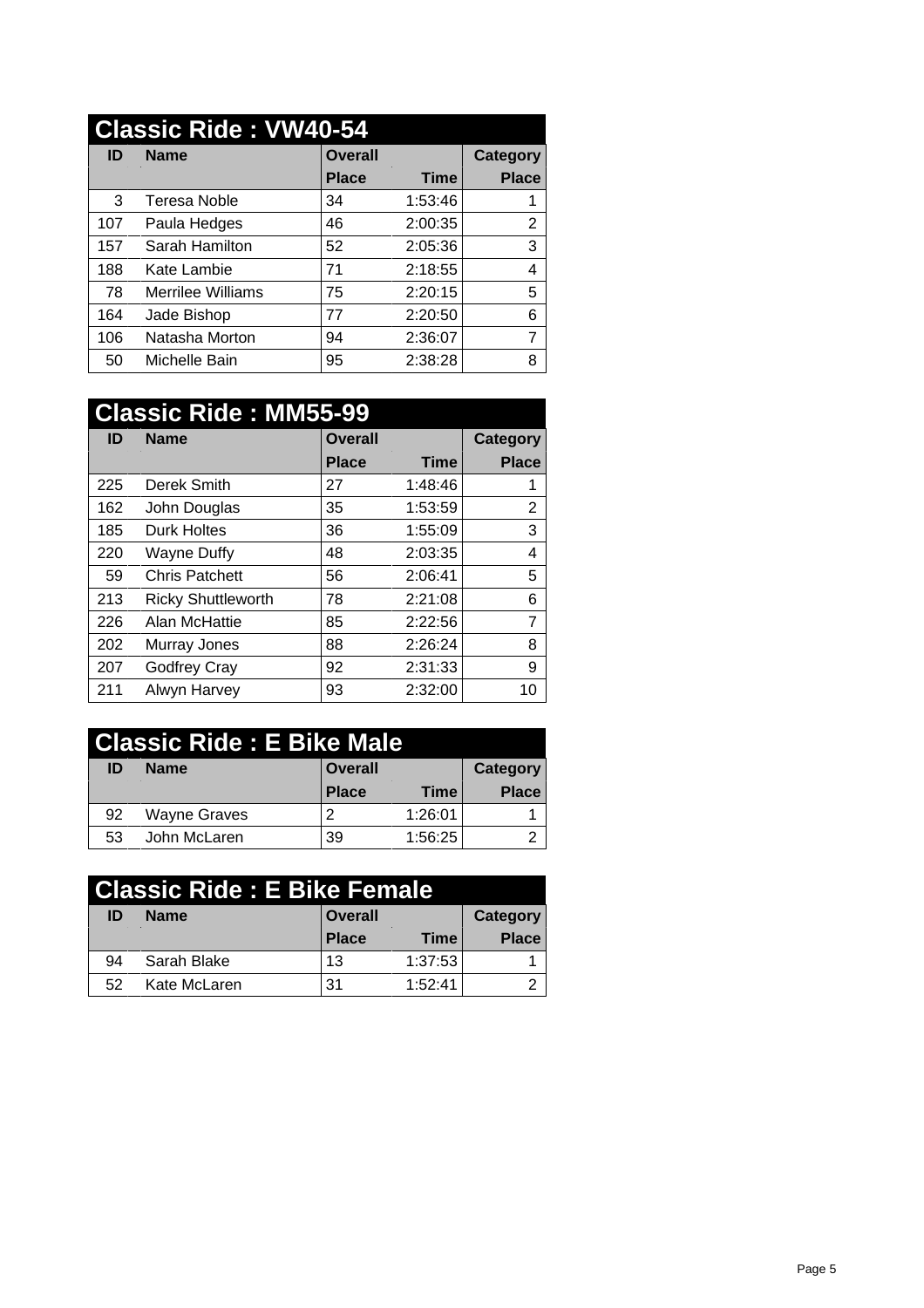|     | <b>Sport Ride: U18M</b> |                |         |                 |
|-----|-------------------------|----------------|---------|-----------------|
| ID  | <b>Name</b>             | <b>Overall</b> |         | <b>Category</b> |
|     |                         | <b>Place</b>   | Time    | <b>Place</b>    |
| 28  | MacLean Sharp           |                | 1:08:03 |                 |
| 184 | Max Wiegersma           | 4              | 1:19:56 | າ               |
| 214 | Jacob Hogan             | 6              | 1:22:24 | 3               |
| 29  | Connor Sharp            | 11             | 1:31:23 | 4               |
| 201 | Ryan Gallagher          | 15             | 2:01:56 | 5               |
| 144 | Connor Haig             | 19             | 2:10:31 | 6               |
| 8   | Fergus Gent             | 21             | 2:11:47 |                 |

|     | <b>Sport Ride: U18W</b> |                |             |              |
|-----|-------------------------|----------------|-------------|--------------|
| ID  | <b>Name</b>             | <b>Overall</b> |             | Category     |
|     |                         | <b>Place</b>   | <b>Time</b> | <b>Place</b> |
| 132 | Pearl Harris-Blain      | $7=$           | 1:24:45     |              |
| 152 | Laila Telfer            | 25             | 2:20:12     | ◠<br>▃       |

|    | <b>Sport Ride: M18-39</b> |         |             |                 |
|----|---------------------------|---------|-------------|-----------------|
| ID | <b>Name</b>               | Overall |             | <b>Category</b> |
|    |                           | Place   | <b>Time</b> | <b>Place</b>    |
| 31 | Patrick Ryan              | 27      | 2:24:59     |                 |

|     | <b>Sport Ride: W18-39</b> |                |         |              |
|-----|---------------------------|----------------|---------|--------------|
| ID  | <b>Name</b>               | <b>Overall</b> |         | Category     |
|     |                           | <b>Place</b>   | Time    | <b>Place</b> |
| 77  | Sara Stocker              | 10             | 1:27:41 |              |
| 219 | April Mainland            | 12             | 1:40:18 | 2            |
| 113 | Nicole Frisby             | 16             | 2:05:57 | 3            |
| 217 | Sarah-Jane Fenton         | 18             | 2:10:10 | 4            |
| 32  | <b>Charlotte Farrell</b>  | 28             | 2:25:00 | 5            |

|     | <b>Sport Ride: VM40-54</b> |                |             |                |
|-----|----------------------------|----------------|-------------|----------------|
| ID  | <b>Name</b>                | <b>Overall</b> |             | Category       |
|     |                            | <b>Place</b>   | <b>Time</b> | <b>Place</b>   |
| 128 | <b>Brad Harris</b>         | 3              | 1:18:26     |                |
| 179 | Edwin Wiegersma            | 5              | 1:19:57     | 2              |
| 104 | Gareth King                | $7 =$          | 1:24:45     | 3              |
| 15  | <b>Richard Erwood</b>      | 13             | 1:44:11     | 4              |
| 119 | Tony Thompson              | 14             | 1:50:10     | 5              |
| 9   | Peter Gent                 | 22             | 2:11:48     | 6              |
| 155 | John Andrews               | 23             | 2:16:56     | $\overline{ }$ |
| 153 | Gavin Hawke                | 24             | 2:16:57     | 8              |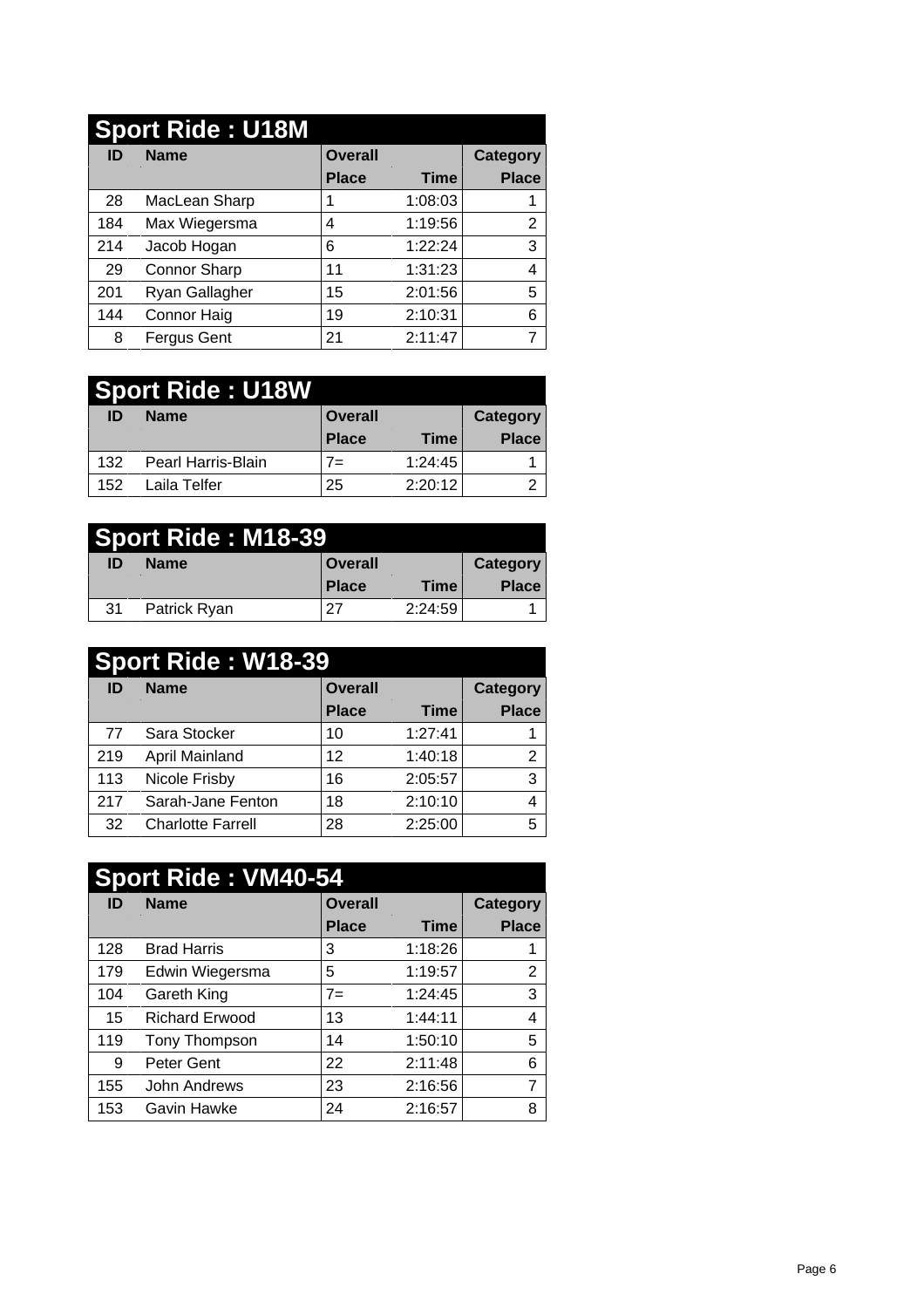|     | Sport Ride: VW40-54 |                |         |                 |
|-----|---------------------|----------------|---------|-----------------|
| ID  | <b>Name</b>         | <b>Overall</b> |         | <b>Category</b> |
|     |                     | <b>Place</b>   | Time    | <b>Place</b>    |
| 35  | Susie Burrows       | 17             | 2:08:30 |                 |
| 149 | Jo Shearer          | 26             | 2:21:54 |                 |

|     | <b>Sport Ride: MM55-99</b> |                |             |                 |
|-----|----------------------------|----------------|-------------|-----------------|
| ID  | <b>Name</b>                | <b>Overall</b> |             | <b>Category</b> |
|     |                            | <b>Place</b>   | <b>Time</b> | <b>Place</b>    |
| 206 | Zane Butson                | 2              | 1:16:12     |                 |
| 93  | David Crooks               | 9              | 1:26:18     | ົ               |
| 143 | Philip McLean              | 20             | 2:11:15     | 3               |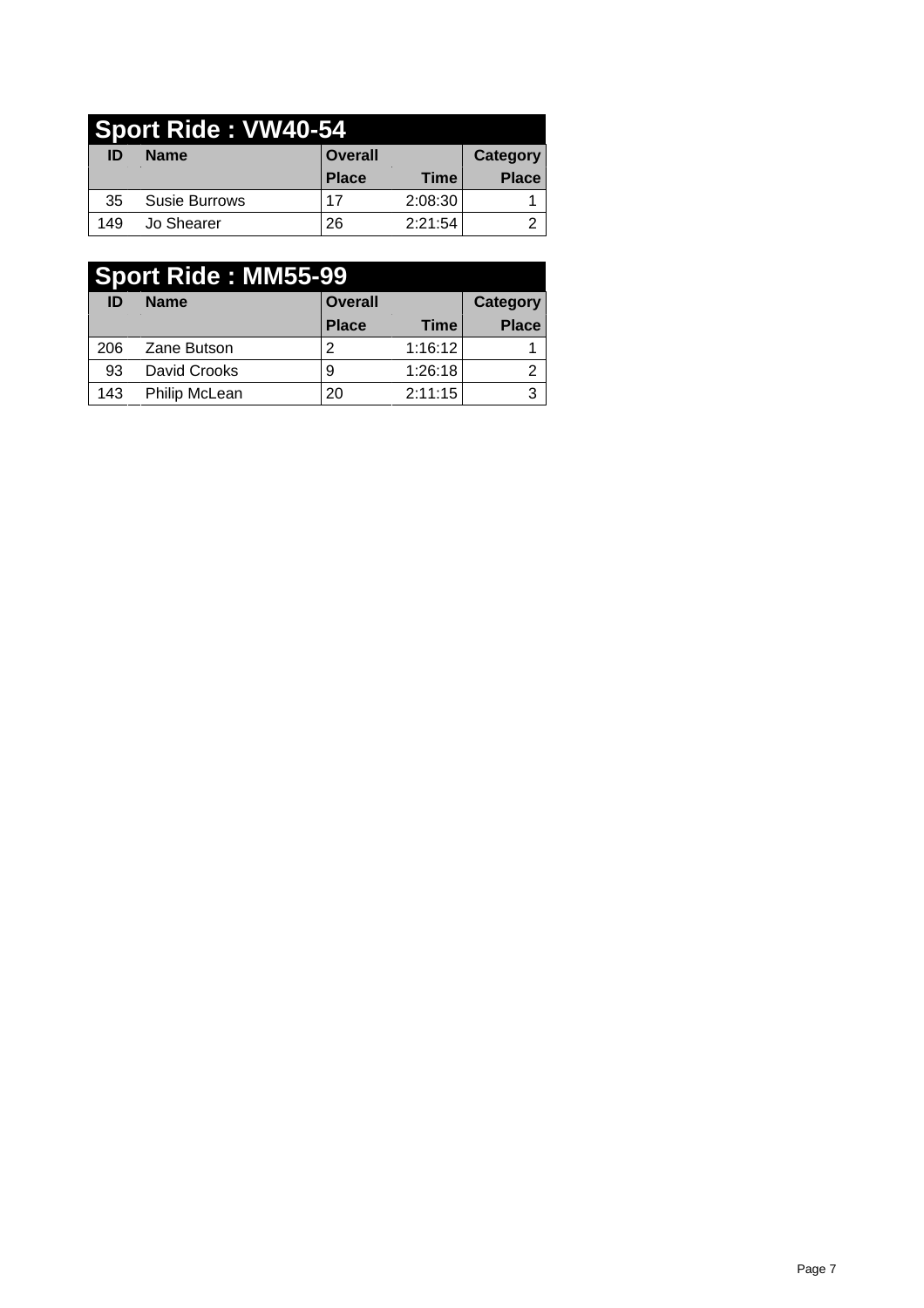|     | <b>Recreation Ride: U18M</b> |                |         |                 |
|-----|------------------------------|----------------|---------|-----------------|
| ID  | <b>Name</b>                  | <b>Overall</b> |         | <b>Category</b> |
|     |                              | Place          | Time    | <b>Place</b>    |
| 194 | Liam Brooks                  |                | 1:01:33 |                 |
| 195 | Josh Brooks                  | $\overline{2}$ | 1:01:39 | $\overline{2}$  |
| 136 | Alex Borrie                  | 4              | 1:04:23 | 3               |
| 1   | <b>Will Godsall Folster</b>  | 5              | 1:04:25 | 4               |
| 150 | Harry Godsall-Folster        | 6              | 1:04:31 | 5               |
| 141 | Ryan Walker                  | 12             | 1:05:56 | 6               |
| 131 | Alexi Harris                 | 22             | 1:07:54 | 7               |
| 101 | Lachie Fletcher              | $29=$          | 1:10:59 | $8=$            |
| 102 | George Anderson              | $29=$          | 1:10:59 | $8=$            |
| 205 | Callum Begg                  | 37             | 1:26:28 | 10              |
| 127 | Alex King                    | 38             | 1:26:36 | 11              |
| 146 | <b>Oliver Keast</b>          | 39             | 1:26:50 | 12 <sub>2</sub> |

|     | <b>Recreation Ride: U18W</b> |                |             |                |
|-----|------------------------------|----------------|-------------|----------------|
| ID  | <b>Name</b>                  | <b>Overall</b> |             | Category       |
|     |                              | <b>Place</b>   | <b>Time</b> | <b>Place</b>   |
| 171 | Zoe Dunning                  | 7              | 1:05:03     |                |
| 200 | Pippa Julian                 | 8              | 1:05:15     | 2              |
| 142 | Poppy Stocker                | 9              | 1:05:17     | 3              |
| 199 | Caitlyn Julian               | 10             | 1:05:23     | 4              |
| 170 | Adele Dunning                | 11             | 1:05:42     | 5              |
| 140 | Milla Walker                 | 13             | 1:05:58     | 6              |
| 198 | Rosa Julian                  | $16=$          | 1:07:27     | $\overline{7}$ |
| 138 | Ara Walker                   | 18             | 1:07:39     | 8              |
| 183 | Lily Wiegersma               | 20             | 1:07:42     | 9              |
| 159 | Aimee Free                   | $25=$          | 1:08:16     | 10             |
| 172 | Isla Dunning                 | 27             | 1:10:25     | 11             |
| 98  | Ruby Anderson                | 32             | 1:14:04     | 12             |
| 99  | <b>Briar Roulston</b>        | 33             | 1:14:06     | 13             |
| 182 | Ava Wiegersma                | 34             | 1:14:07     | 14             |
| 147 | Lily Keast                   | 40             | 1:26:51     | 15             |

| <b>Recreation Ride: W18-39</b> |                       |                |             |              |  |  |  |
|--------------------------------|-----------------------|----------------|-------------|--------------|--|--|--|
| ID                             | <b>Name</b>           | <b>Overall</b> |             |              |  |  |  |
|                                |                       | <b>Place</b>   | <b>Time</b> | <b>Place</b> |  |  |  |
| 181                            | Joyce Wakelin         | 21             | 1:07:44     |              |  |  |  |
| 130                            | <b>Charlotte Ball</b> | 24             | 1:07:57     | ົ            |  |  |  |
| 97                             | Anna Anderson         | 35             | 1:14:09     | 3            |  |  |  |
| 10                             | Debra Roulston        | 43             | 3:07:40     | 4            |  |  |  |